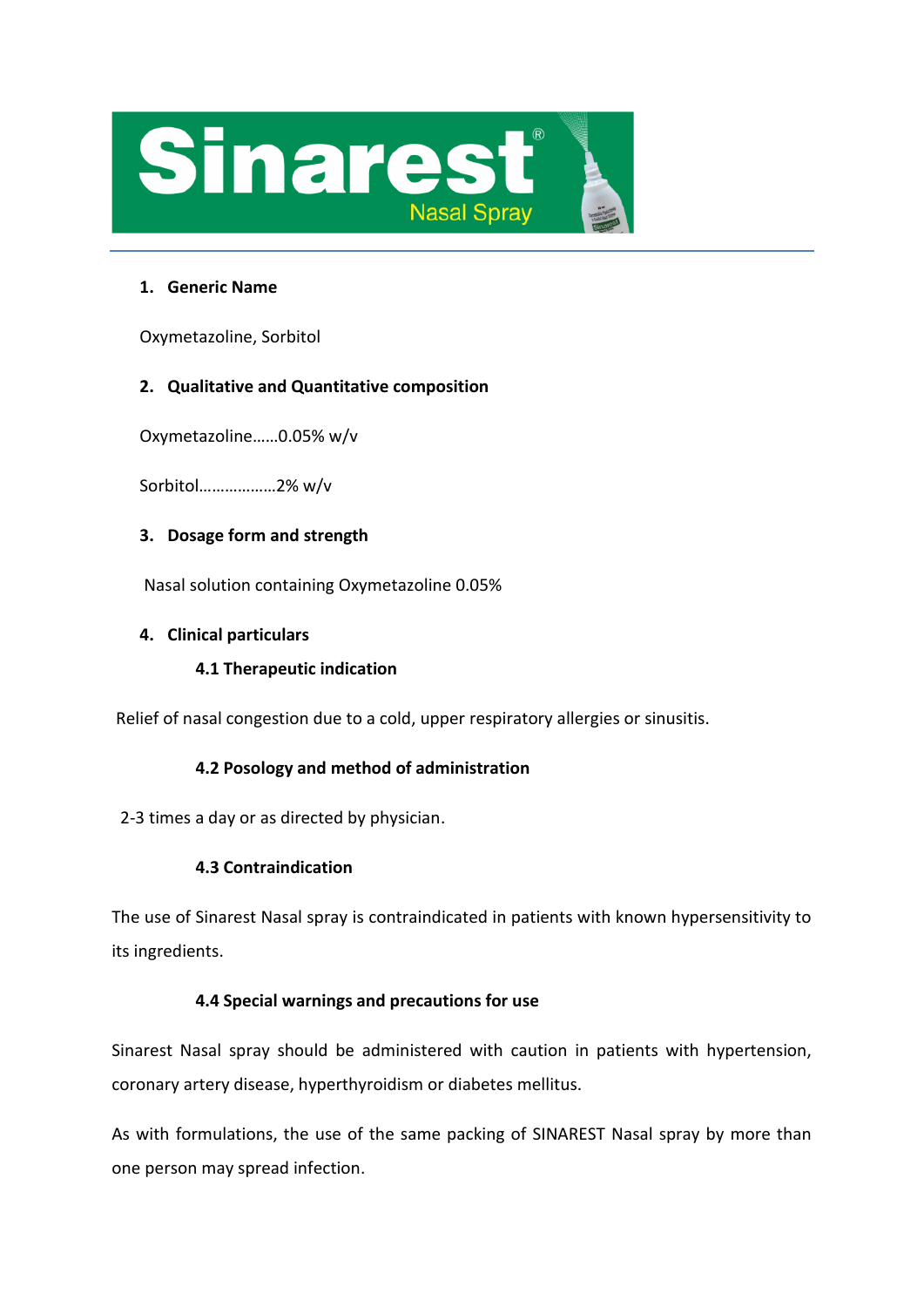If used over a longer period Sinarest nasal spray may cause a blocked nose. It is not recommended to use for longer than one week. Contact your doctor if symptoms worsen or do not improve after 7 days.

#### **4.5 Drug interactions**

Monoamine Oxidase Inhibitors: Use of Sinarest nasal spray in combination with monoamine oxidase inhibitors (MAOIs), nonselective beta adrenergic antagonists, or tricyclic antidepressants may cause hypertension and is not recommended. Alternative anesthetic agents should be chosen for patients who cannot discontinue use of MAOIs, nonselective beta adrenergic antagonists, or tricyclic antidepressants.

Oxymetazoline-containing Products: Use of Sinarest nasal spray with other products containing oxymetazoline may increase risk of hypertension, bradycardia, and other adverse events associated with oxymetazoline. Discontinue use 24 hours prior to administration of Sinarest nasal spray.

Intranasal Products: Oxymetazoline has been known to slow the rate, but not affect the extent of absorption of concomitantly administered intranasal products. Do not administer other intranasal products with Sinarest nasal spray.

#### **4.6 Use in special population**

- Pediatric: The safety of use of SINAREST Nasal Spray in children has not been established.
- Geriatric: The safety of use of SINAREST Nasal Spray in elderly patients has not been established.
- Liver impairment: The safety of use of SINAREST Nasal Spray has not been established.
- Renal failure: The safety of use of SINAREST Nasal Spray has not been established.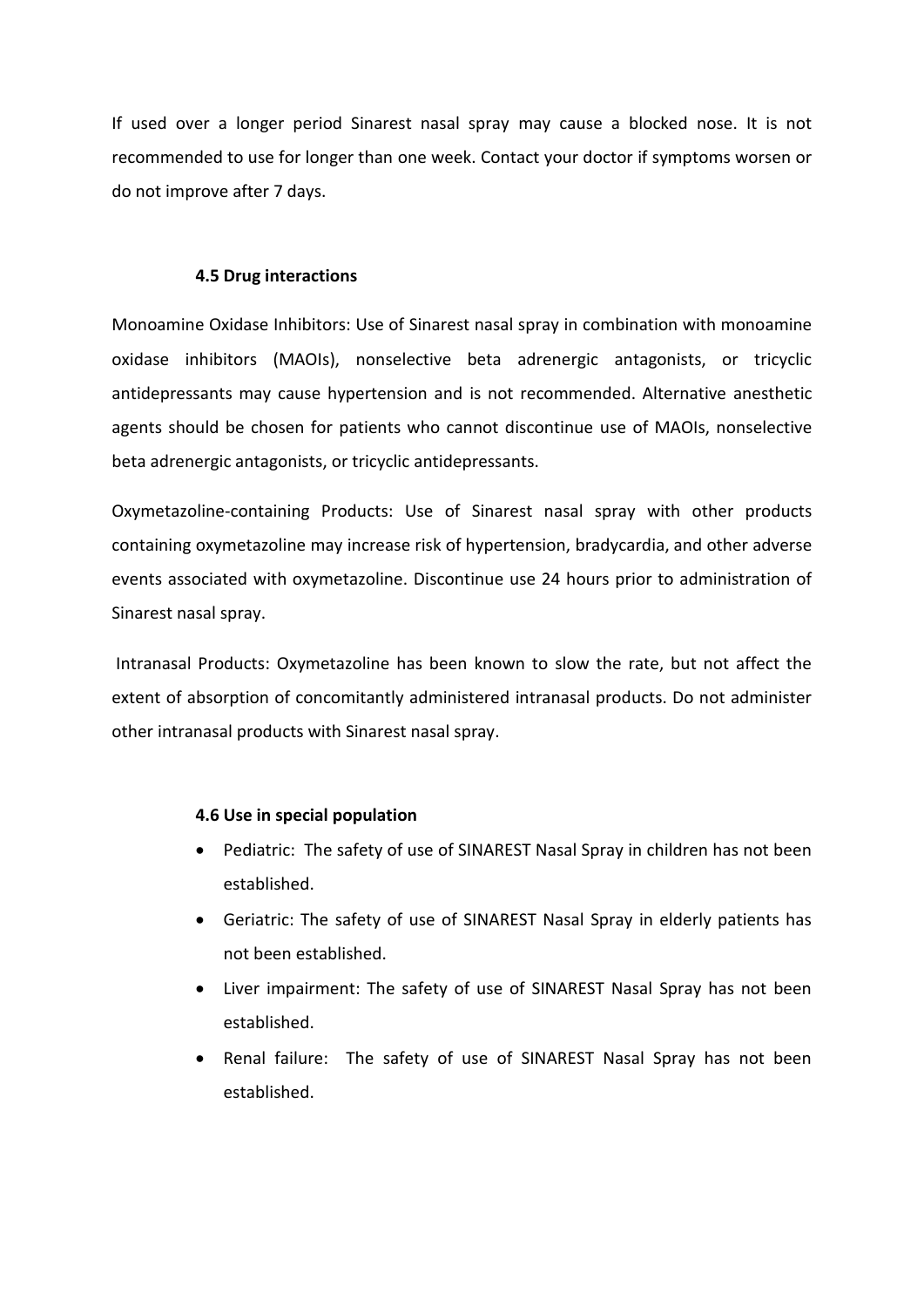• Pregnancy and lactation: The safety of use of SINAREST Nasal Spray in pregnancy and lactation has not been established. Therefore, use only when clearly indicated.

#### **4.7 Effects on ability to drive and use machine**

No data available.

#### **4.8 Undesirable effects**

Sinarest Nasal spray may occasionally cause local stinging or burning sensation, sneezing, and dryness of the mouth and throat. Prolonged use may cause rebound congestion and drug induced rhinitis. Some of the rare adverse effects are anxiety, fatigue, irritability, disturbed sleep in children, rapid heart-beat, palpitations, raised blood pressure, , swelling of the nasal lining, headache, nausea, flushing, rash and visual disturbances.

#### **4.9 Overdose**

There is limited experience of overdose with Sinarest nasal spray. Initiate general symptomatic and supportive measures in all cases of overdosages where necessary.

### **5. Pharmacological properties**

### **5.1 Mechanism of action**

Oxymetazoline is a direct acting sympathomimetic amine, which acts on alpha-adrenergic receptors in the arterioles of the conjunctiva and nasal mucosa. It produces vasoconstriction, resulting in decreased conjunctival congestion in ophthalmic. In nasal it produces constriction, resulting in decreased blood flow and decreased nasal congestion.

Sorbitol prevents dehydration thus enhances miniaturisation of nasal mucosa.

### **5.2 Pharmacodynamic properties**

Oxymetazoline a adrenergic alpha-agonists, direct acting sympathomimetic used as a vasoconstrictor to relieve nasal congestion The sympathomimetic action of Oxymetazoline constricts the smaller arterioles of the nasal passages, producing a prolonged (up to 12 hours), gentle and decongesting effect. Oxymetazoline elicits relief of conjunctival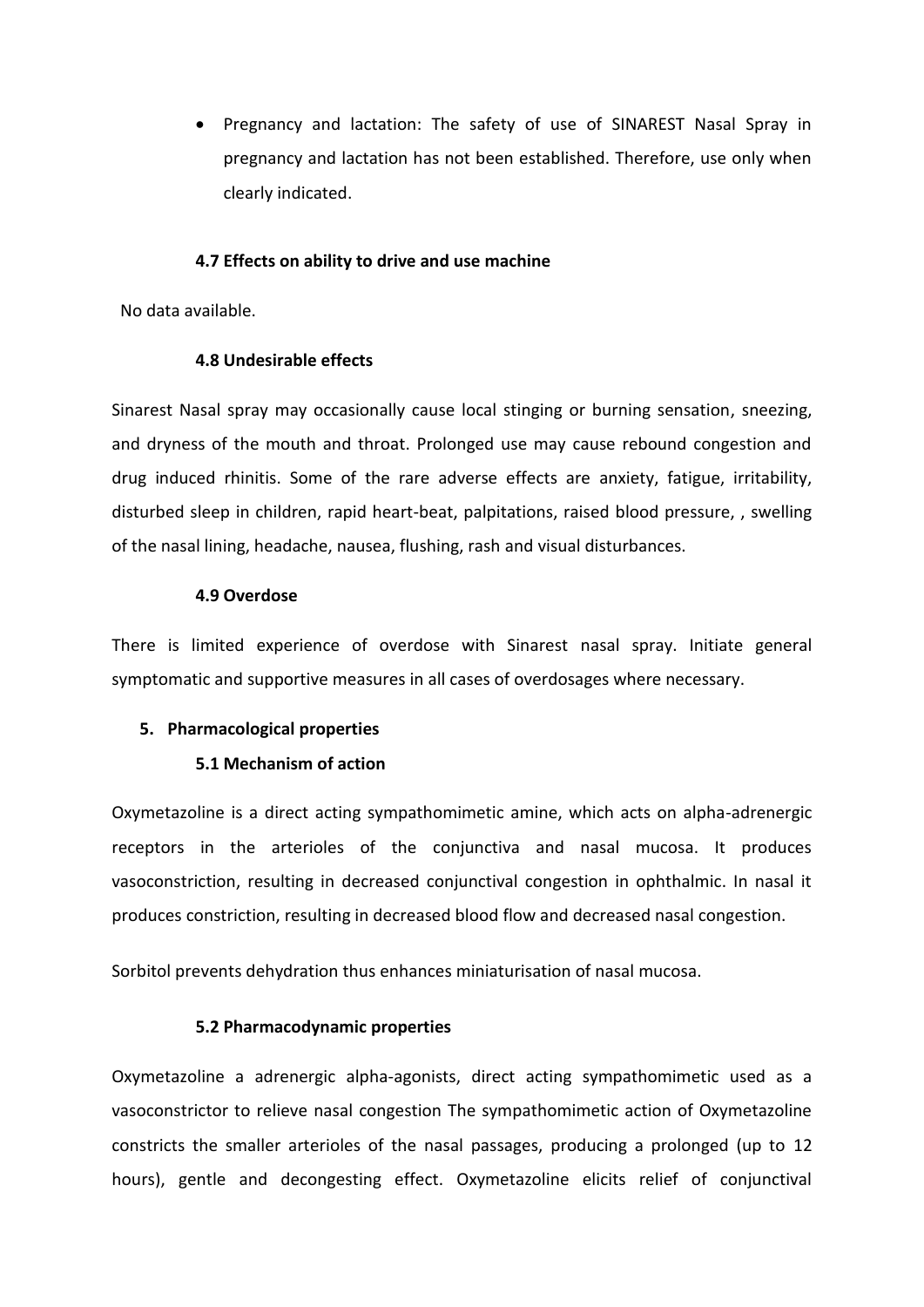hyperaemia by causing vasoconstriction of superficial conjunctival blood vessels. The drug's action has been demonstrated in acute allergic conjunctivitis and in chemical (chloride) conjunctivitis.

Sorbitol exerts its laxative effect by drawing water into the large intestine, thereby stimulating bowel movements.

### **5.3 Pharmacokinetic properties**

Sorbitol is poorly absorbed from the gastrointestinal tract after oral or rectal use. It is metabolised mainly in the liver, to fructose, a reaction catalysed by the enzyme sorbitol dehydrogenase. Some sorbitol may be converted directly to glucose by the enzyme aldose reductase.

### **6. Nonclinical properties**

# **6.1 Animal Toxicology or Pharmacology**

NA.

# **7. Description**

Oxymetazoline is in a class of medications called nasal decongestants. Its chemical formula is 6-*tert*-butyl-3-(4,5-dihydro-1*H*-imidazol-2-ylmethyl)-2,4-dimethylphenol and its chemical structure:



Its empirical formula is  $C_{16}H_{24}N_2O$  and its molecular weight is 260.37 g/mol.

# **8. Pharmaceutical particulars**

# **8.1 Incompatibilities**

There are no known incompatibilities.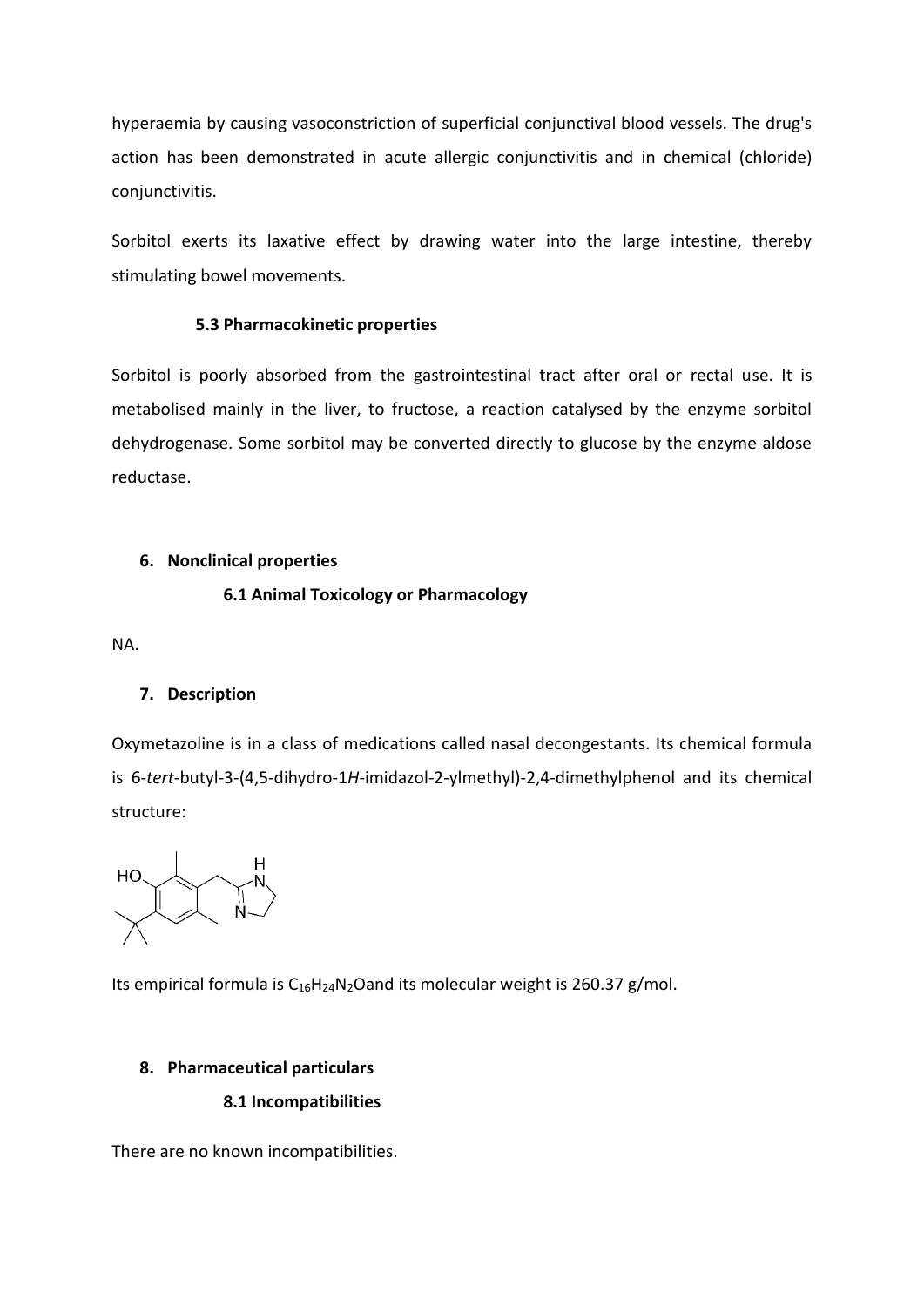### **8.2 Shelf-life**

36 months.

### **8.3 Packaging Information**

Sinarest Nasal spray is available in 10 ml bottle

### **8.4 Storage and handling instructions**

Store in cool and dry place.

### **9. Patient Counselling Information**

### **9.1 Adverse Reactions**

Refer part 4.8

### **9.2 Drug Interactions**

Refer part 4.5

### **9.3 Dosage**

### Refer part 4.2

**9.4 Storage**

### Refer part 8.4

**9.5 Risk Factors**

### Refer part 4.4

### **9.6 Self-monitoring information**

### NA

**9.7 Information on when to contact a health care provider or seek emergency help**